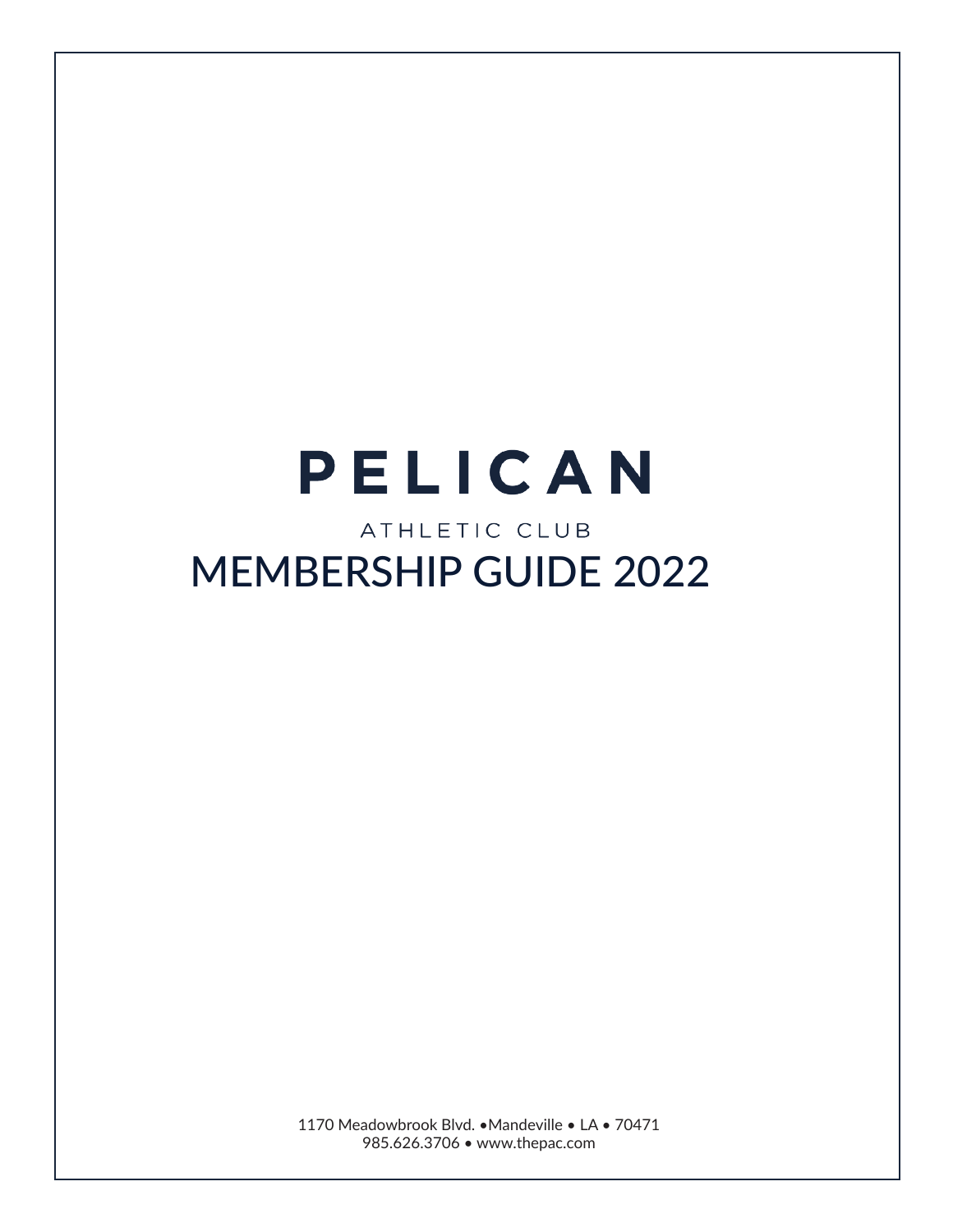#### PELICAN ATHLETIC CLUB

# CLUB HOURS

#### Club Hours: (August 8 - Memorial Day)

|                                              | Monday - Thursday      | 4:45 am - 9:00 pm  |
|----------------------------------------------|------------------------|--------------------|
|                                              | Friday                 | 4:45 am - 8:00 pm  |
|                                              | Saturday               | 7:00 am - 7:00 pm  |
|                                              | Sunday                 | 9:00 am - 6:00 pm  |
| Summer Club Hours: (Memorial Day - August 8) |                        |                    |
|                                              | Monday - Friday        | 4:45 am - 10:00 pm |
|                                              | Saturday               | 7:00 am - 7:00 pm  |
|                                              | Sunday                 | 9:00 am - 7:00 pm  |
| <b>Holiday Club Hours:</b>                   |                        |                    |
|                                              | New Year's Eve         | 7:00 am - 3:00 pm  |
|                                              | New Year's Day         | 7:00 am - 12:00 pm |
|                                              | Eve Parade             | 4:45 am - 4:00 pm  |
|                                              | <b>Orpheus Parade</b>  | 4:45 am - 4:00 pm  |
|                                              | Lundi Gras             | 4:45 am - 4:00 pm  |
|                                              | Mardi Gras Day         | 7:00 am - 12:00 pm |
|                                              | Good Friday            | 4:45 am - 8:00 pm  |
|                                              | Easter Sunday          | Closed             |
|                                              | <b>Memorial Day</b>    | 7:00 am - 7:00 pm  |
|                                              | 4th of July            | 7:00 am - 7:00 pm  |
|                                              | Labor Day              | 7:00 am - 7:00 pm  |
|                                              | Thanksgiving Day       | Closed             |
|                                              | Day after Thanksgiving | 7:00 am - 7:00 pm  |
|                                              | <b>Christmas Eve</b>   | 7:00 am - 12:00 pm |
|                                              | Christmas Day          | Closed             |
|                                              |                        |                    |

These hours may vary if the holiday falls on a weekend. Group Exercise classes, Playland, and YAC hours may vary for Holidays.

Please go to thepac.com or the Pelican Athletic Club Facebook Page for up-to-date times.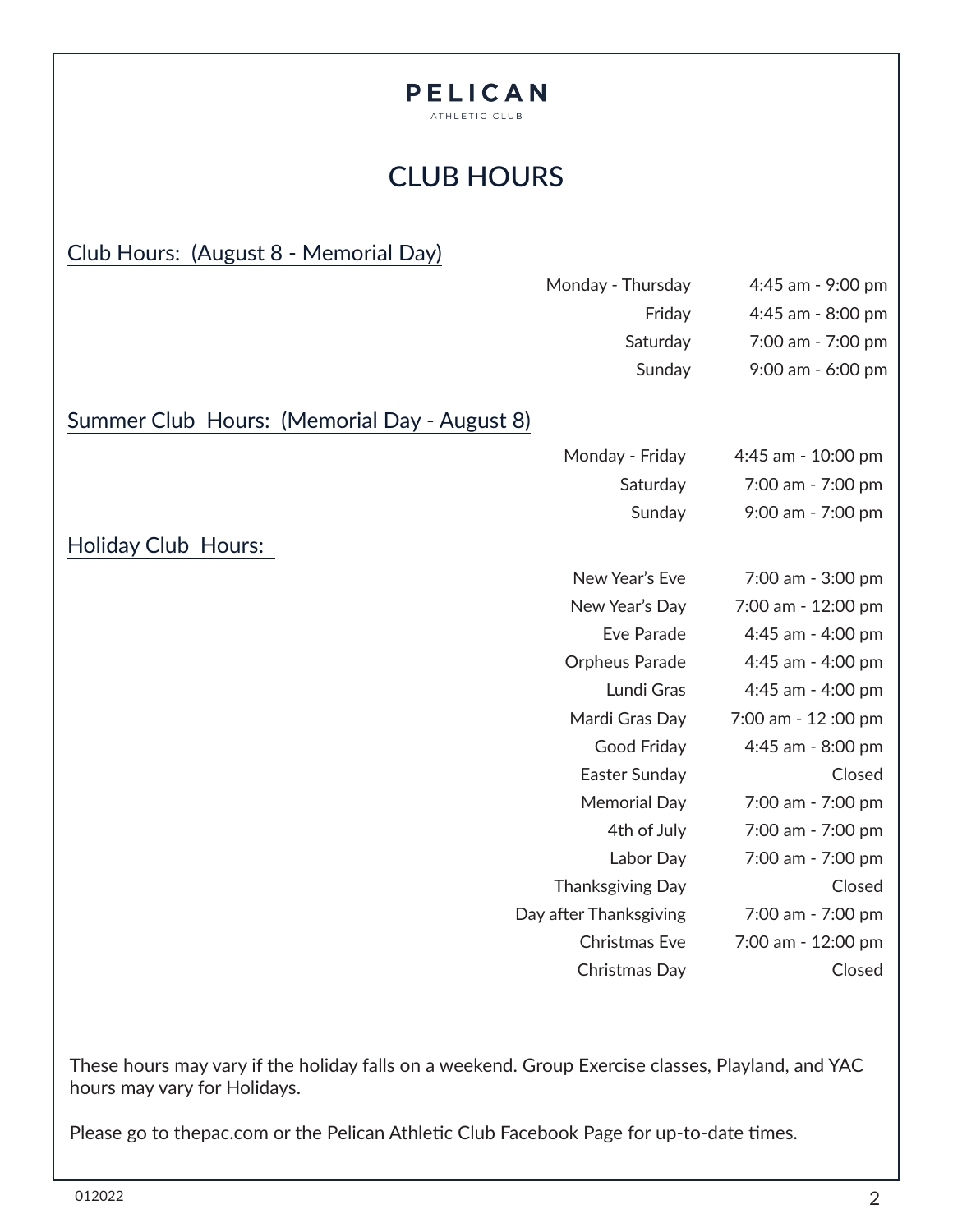ATHLETIC CLUB

#### CLUB ACCESS & MEMBERSHIP CARDS

All members must enter and exit the building through the front entrance. Your membership card must be presented and scanned each time you enter the club.

PAC membership cards are for the sole use of the member whose name appears on the card. Unauthorized use of the card by persons other than the PAC member will result in termination of membership.

#### GUEST POLICY

All guests are required to sign a liability release prior to entering the club. A parent/guardian must sign liability waiver for guests under 18 years of age.

#### COMPLIMENTARY GUEST PASSES

Your Pelican Athletic Club Membership includes a number of guest passes, which are automatically added to your account on an annual basis (Adult annual memberships only). The number of complimentary guest passes depends on the membership type. Complimentary guest passes expire at the end of each calendar year or upon membership cancellation, whichever comes first. CHILDCARE IS NOT INCLUDED WITH GUEST PASSES.

#### REGULAR GUEST PASSES

Guest passes are available for purchase as follows:

• Adult guests (14 years of age or older) will be charged \$15.00 per pass, per day when accompanied by a member. The fee is \$20.00 per pass, per day when not accompanied by a member.

• Youth guests (ages 6-13) will be charged \$10.00 per pass, per day.

• Weekly guest passes are available for \$50.00 per pass. The passes are good for seven consecutive days.

CHILDCARE IS NOT AVAILABLE WITH GUEST PASSES.

#### MEMBERSHIP TYPES

Pelican Athletic Club offers a wide variety of memberships on an annual or month-to-month basis. Membership applications can be processed on day of joining, in person, or by email.

• CORPORATE MEMBERSHIP Corporate Health is beneficial for both the employee and the company. Strive to feel better, to have more energy, and be less stressed. Increasing evidence supports the need for workplace wellness programs.

Corporate Memberships qualify for additional savings on every membership type. Stop by Membership Services to see if your employer has already partnered with PAC. If not, we can help you establish a corporate account.

• SINGLE MEMBERSHIP An Individual Membership shall be applicable only to the named individual.

• DUAL MEMBERSHIP A Dual Membership is defined as one adult (18 or older) individual and a significant other or child from the same household. The child must be under the age of 25.

• FAMILY MEMBERSHIP A Family Membership is defined as parent(s) and their children under the age of 25.

Dependent Children (under the age of 14) who are residents of the immediate household shall have use of the facilities when under the direct supervision of a parent/guardian.

Young Adults (14 years of age and older) are able to use the club unsupervised.

• YOUTH MEMBERSHIP Youth Memberships are available for individuals 21 years of age or younger. An individual 22 years or older must convert his/her membership to an adult membership.

• SENIOR MEMBERSHIP Memberships are available for individuals 60 years or older. Dual Senior Memberships are available for spouses or significant others where one is 60 years of age or older.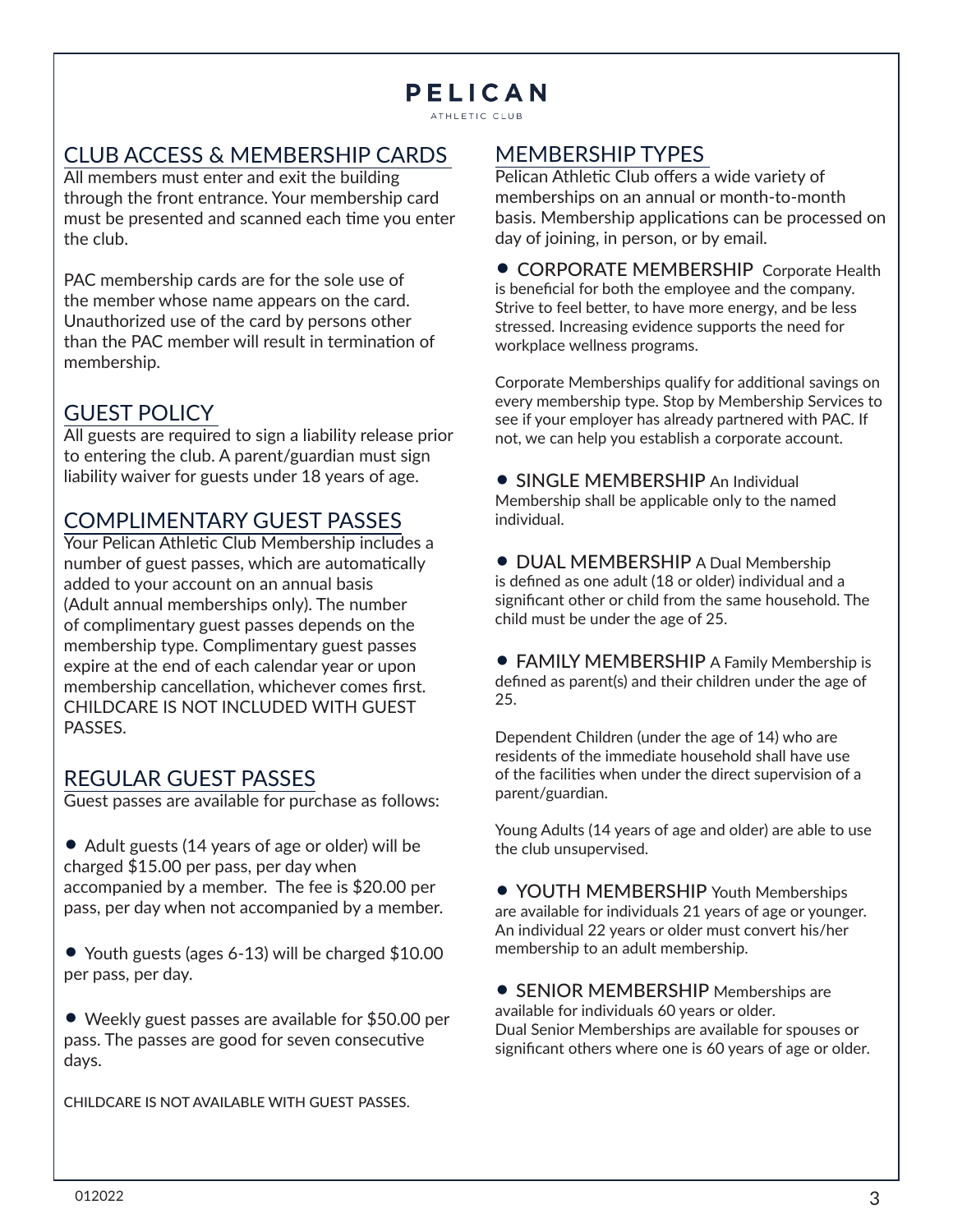ATHLETIC CLUB

#### MEMBERSHIP STATUS CHANGE

Members can upgrade their membership type at any time. Upgrading is subject to payment of the difference in registration type at time of upgrade. In addition, adjusted monthly dues will be charged to the member for the duration of the upgrade.

Downgrades are applicable to memberships once they have fulfilled their annual contract.

#### TERMINATION OF MEMBERSHIP

An annual contract is eligible for termination once the year commitment is complete. Exceptions include proof of relocation, at least 30 miles outside of area and/or documentation of a medical condition.

To properly terminate a membership, the main member is required to submit their request in writing, return all membership cards, and bring their account balance to zero prior to the 1st of the month.

#### MEMBERSHIP REACTIVATION

Members who cancel their membership and wish to rejoin the club may do so by paying the appropriate joining fee currently in effect or back-dues.

#### MEMBERSHIP DUES

Membership dues and club charges are automatically collected on a monthly basis, by bank draft or credit card.

A registration fee (one-time payment) will be collected at time of registration; rates are determined by Membership type. Repayment of the registration fee will be required of previous members who canceled their memberships and choose to rejoin.

#### FEE ADJUSTMENTS

All joining fees, monthly membership dues, and club charges are subject to change and will be determined by PAC Management. Members will be notified of changes.

#### MEMBERSHIP FREEZE POLICY

Members can freeze their accounts for a maximum of three months per calendar year for a fee of \$10.00 per month. To freeze a membership, the main member on the membership must provide written notification by completing a form in the Membership Office. The "freeze fee" is collected in its entirety once the freeze form is signed and then applied to the subsequent months.

The "freeze fee" is waived in its entirety if the main member or a dependent member has a medical condition or temporary job transfer, with written documentation provided.

#### DAMAGE TO CLUB PROPERTY

Any member who willfully or neglectfully causes damage to club property will be held responsible for all repair/replacement costs. Members must also pay the repair / replacement costs for any damage caused by dependent children.

#### CLUB LIABILITY

PAC Members and Guests use the club facilities at their own risk. Pelican Athletic Club is not responsible for any athletic injuries or other injuries sustained while using the facilities.

#### CONSIDERATION OF FELLOW **MEMBERS**

Proper etiquette, language, and courtesy are to be observed at all times while on the grounds of Pelican Athletic Club. PAC management reserves the right to ask member(s) and/or guests to leave the club premises if proper conduct is not being observed. Please refrain from talking on cell phones in workout areas, group exercise studios and the spa.

#### PHOTOGRAPHY/VIDEOGRAPHY

Photography and videography are prohibited on the Club's premises unless pre-approved by the General Manager and are strictly prohibited in the locker rooms.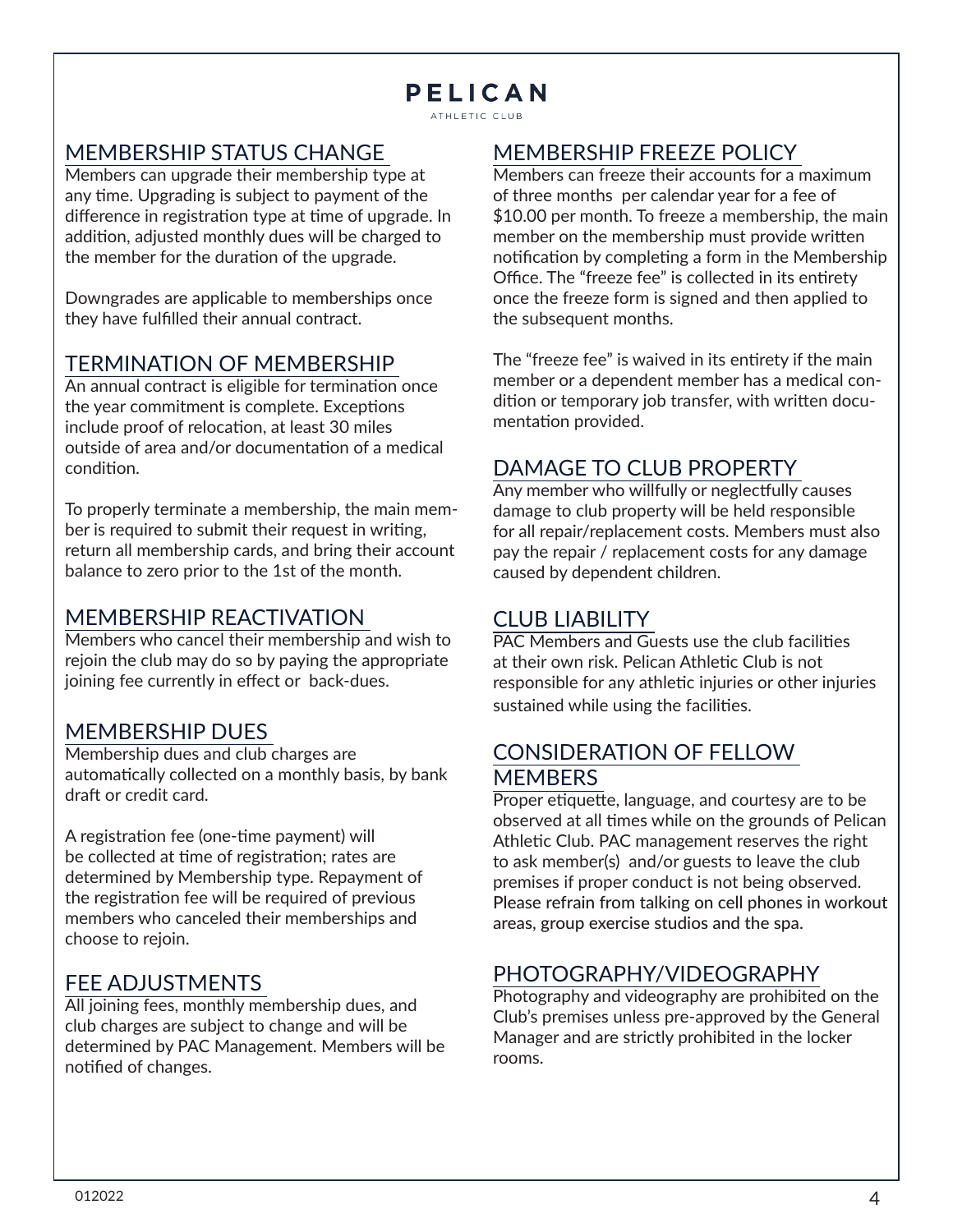ATHLETIC CLUB

#### EXERCISE ATTIRE

Appropriate footwear must be worn at all times while inside the club and on the tennis courts. Open-toe or open-back footwear, including but not limited to sandals, flip-flops, and clogs, are not permitted in any of the weight training or cardiovascular workout areas.

Proper attire must be worn at all times while participating in activities or sports.

Appropriate swim suits must be worn at all times while in the swimming pools, on the pool deck, and in the locker room hot tubs.

#### **TENNIS**

PAC membership includes use of the club's outdoor tennis courts (10 hard courts, 4 rubico clay courts). Courts are available free of charge, and reservations are recommended but not required. Reservations for courts can be made at the Front Desk, with the Pro Shop, Online, or on the APP. Members can reserve one tennis court per day.

Tennis tournaments and leagues are available for members. Tennis lessons are available, for an additional fee, from the PAC Tennis Pro Staff. There is also a ball machine available for rental. Please see the Concierge Desk for ball machine rental reservations and pricing information.

#### SWIMMING POOLS

Pelican Athletic Club is home to two 25-yard swimming pools, a baby pool, and a Kids' Splash Pad. PAC also offers a wide variety of swim team opportunities and swim lessons, for an additional fee. Please see the Front Desk or the Pro Shop Desk for swim team and swim lesson registration and pricing information.

#### OUTDOOR WALKING/RUNNING TRAIL

PAC offers members use of outdoor walking/ running trail which encircles the perimeter of the club and the parking lot area. The trail is six-tenths (approximately) of a mile in length. Please use caution when walking and running on the outdoor trail as the surface may present uneven footing.

#### LOCKER ROOMS

Open and available lockers may be used by PAC Members and Guests on a daily basis, free of charge.

Lockers are available for rent on a monthly basis, for a minimal fee: \$15.00 (half); \$20.00 (full).

Members are required to complete the Locker Rental Agreement form, at the front desk, and provide their own padlock for their locker. Members are required to remove and take home their padlock after each use.

Each locker room is equipped with a hot tub and steam room. A bathing suit is required while using the hot tub; additionally, a bathing suit and/or steam room towel is required while in the steam room. Members and Guests are required to adhere to all posted rules and regulations.

Children 5 years of age and over are not permitted in the locker room of the opposite sex. A Family Changing Room is provided for children who need adult supervision.

#### TOWEL SERVICE

Complimentary towels are provided for PAC Members and Guests to use in the Locker Rooms and within the club. We ask that you do not bring these towels to the pool and pool deck.

#### LOST AND FOUND

Pelican Athletic Club is not responsible for lost or stolen items. Inquiries regarding lost items, as well as items found by Members and Guests, should be made and turned into the Front Desk. For your protection, valuables found and/or turned into PAC Management will be locked in a safe on the Club's premises until they are properly identified.

No confirmations of lost articles will be given over the phone; all items must be identified in person. Please do not store any valuable items in a PAC locker.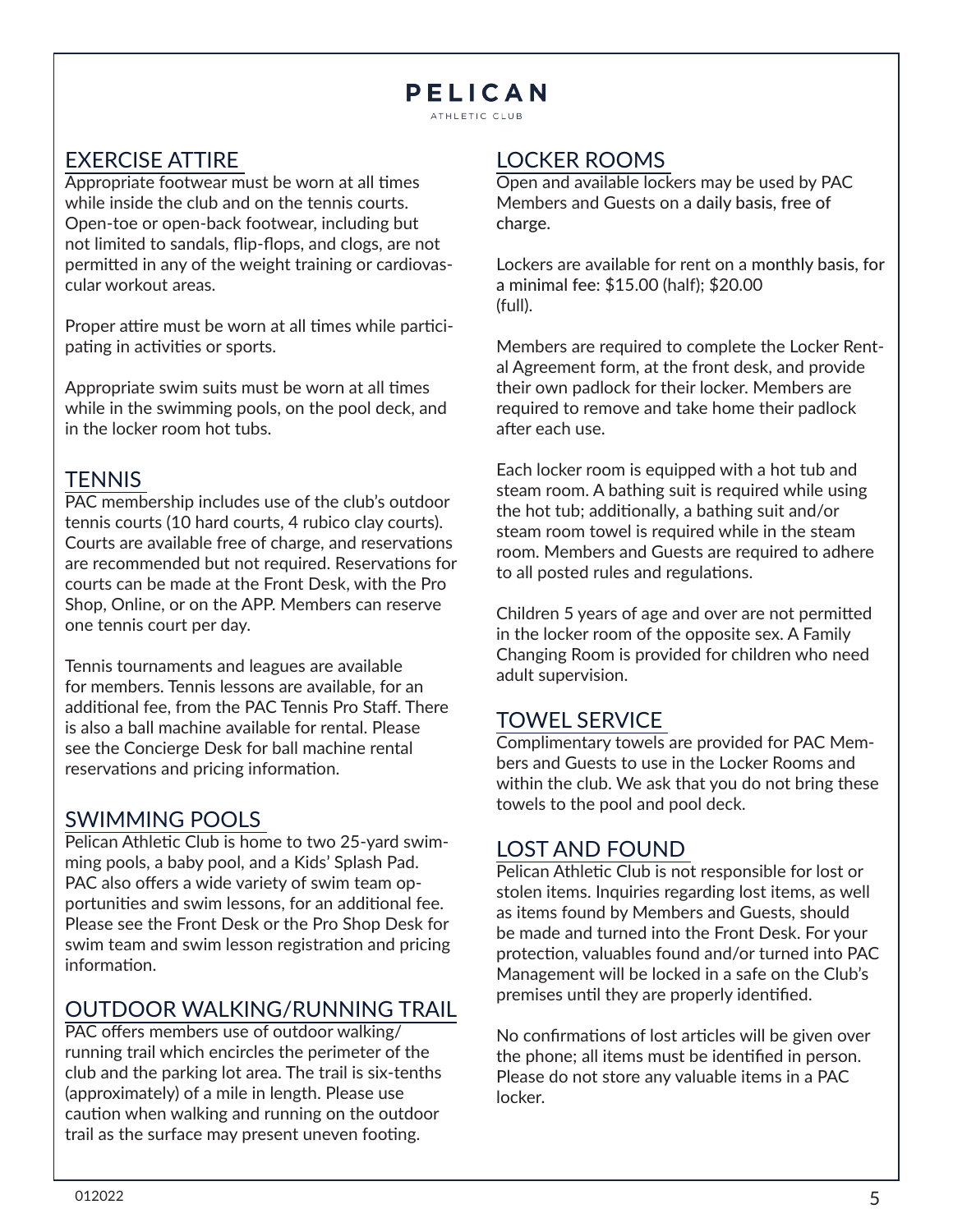ATHLETIC CLUB

#### SMOKING

Smoking and vaping are not permitted in the club or on club grounds at any time.

#### BASKETBALL POLICY

PAC basketballs are available for a 2 hour duration. If basketballs are not returned or returned damaged a \$25 fee will be assessed to the members account.

Members and Guests are welcomed to bring their own basketballs.

#### Yoga Mat Rental

PAC yoga mats are available for rent for a 2 hour duration in the amount of \$1.00. If yoga mats are not returned or returned damaged a fee of \$100.00 will be assessed to the members account. Members and Guests are welcomed to bring their own yoga mats.

# GUIDELINES FOR YOUTH ACCESS TO GYM

#### General Access

• Young adults 14 years of age or older are able to use the club unsupervised.

• Children ages 13 or younger shall have use of the facilities under the direct supervision of a parent or guardian.

• Children age 13 or younger can accompany a sibling 18 or older. The 18-year old sibling must maintain direct supervision of the 13 or younger sibling.

#### Playland

Children 6-weeks through 5 years of age are allowed in Playland. Children on family memberships are allowed two hours of complimentary Playland per day, WHILE GUARDIAN REMAINS ON PREMISES, not to exceed a total of 12 hours per week (all Playland programs included, e.g., Pre-school, Extended Care, Mother's Day Out).

#### YOUTH ACTIVITY CENTER (YAC)

Children 6 years of age through 13 are allowed in YAC.

#### LOCKER ROOMS

Only children ages 4 or younger are allowed in the locker room of the opposite sex. We recommend children older than 4 years of age use the Family Changing Room in the main hallway across from Playland.

Children under the age of 10 must be accompanied by an adult in the locker rooms.

Children must be 16 years or older to use the hot tub and steam room.

#### SWIMMING POOLS

8-LANE POOL - When there is no lifeguard on duty, children under the age of 14 must be accompanied by a parent/guardian. When there is a lifeguard on duty, children ages 10- 13 years of age may use the pool without being accompanied by a parent/guardian. However, the parent/guardian must be on PAC premises. Children under the age of 10 must be accompanied by a parent or guardian at all times.

6-LANE POOL – Children must be 14 or older to use the 6-lane pool. The 6-lane pool is for lap swimming and water walking only.

SPLASH PAD - The Splash Pad is for children ages 1-10 only. Children ages 1-5, a parent/guardian must maintain "touch supervision", i.e., the guardian must maintain arms-length distance between themself and the child(ren). Children ages 6-10, parent/guardian must maintain visual contact from the Splash Pad pool deck at all times, even with a lifeguard on duty.

#### FITNESS AREA

Children must be 14 years of age or older to use treadmills. Children ages 10-13 may use cardio equipment (excluding treadmills) with parent/ guardian supervision at all times. Adults have priority on all cardio equipment and children may be asked to vacate equipment if the cardio area is filled to capacity and an adult wishes to use the equipment.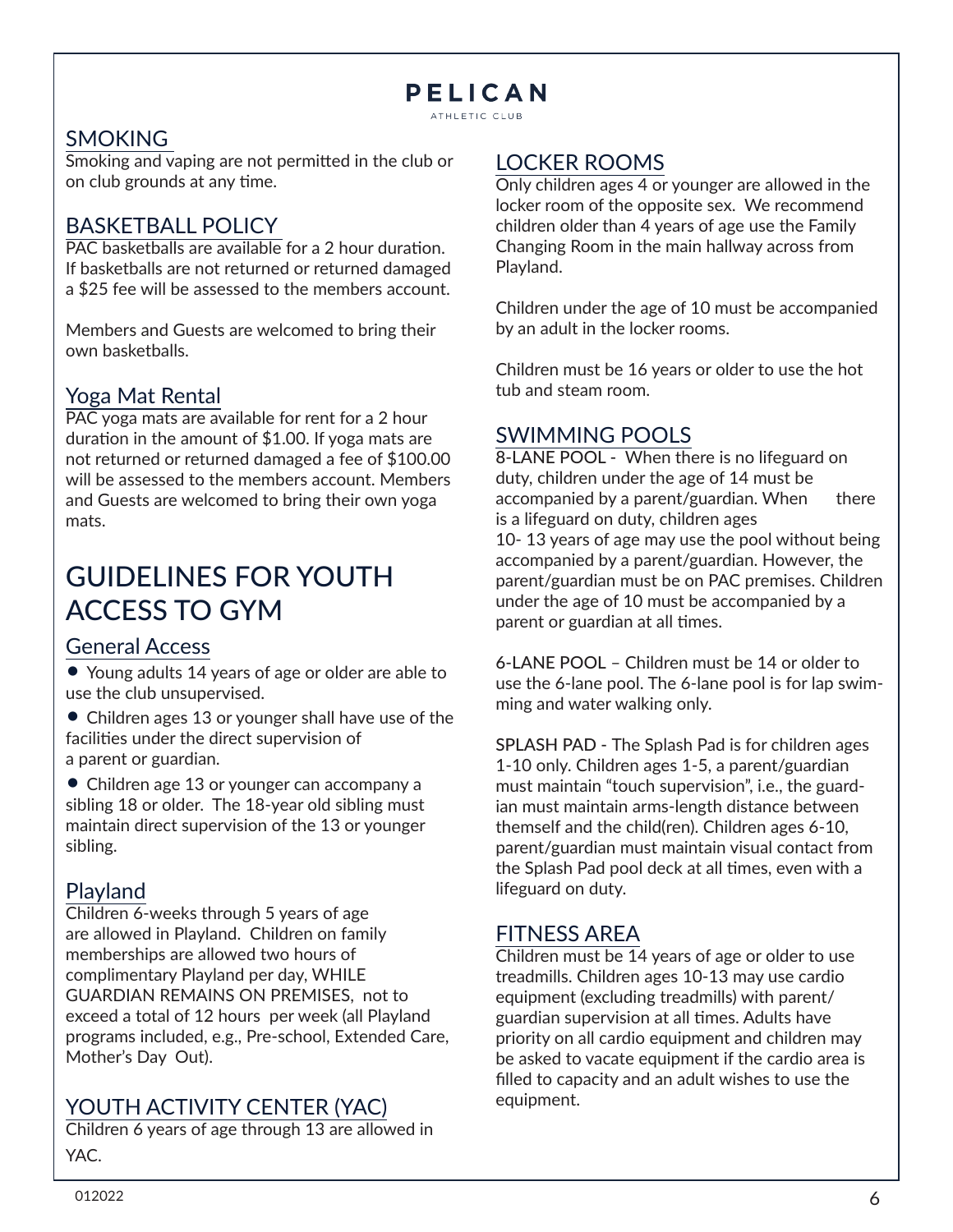ATHLETIC CLUB

PAC offers a fee-based Junior Certified program, which enables children ages 10-13 to use specified strength and core training equipment in the fitness areas. Children who are Junior Certified are allowed to use the specified strength training equipment without direct parental / guardian supervision, but the parent/guardian MUST be on the PAC premises.

Children must be 16 years or older to use the Free Weight Room.

#### GROUP EXERCISE CLASSES

Children must be 14 years of age or older to participate in Group Exercise classes. Children Group Ex classes are offered during the summer.

All members are subject to the general rules and policies established by PAC Management. These rules and policies are subject to change at any time at the discretion of PAC Management.

If you have any further questions, please feel free to contact Membership Services @ 985.626.3706 or email info@thepac.com.

# How to Access Your Account **Online**

• Visit www.thepac.com and click on ACCOUNT LOGIN button, located on the far right corner of the page.

• If you are logging in for the first time, click "Access my Account" type in your first and last name as well as the email associated with your account.

• Select "search" \* (If your account cannot be found please contact our business office.)\* Check your email and select the link provided.

• Confirm existing account information then create and confirm a password. Check the box to agree to terms and select "save account."

• Once you have successfully logged in, you will see a tool bar located on the left hand side to, update personal and billing information, reserve tennis courts, register for classes, view statements and packages. Each member on the account will be able to create Online accounts.

• If you do not remember your password, click forgot my password and enter the email address associated with the account on file.

If you do not know the email address on file with PAC contact: PAC Business Office: 985.626.3706. M-F, 8-5 or stop by the Membership Office.